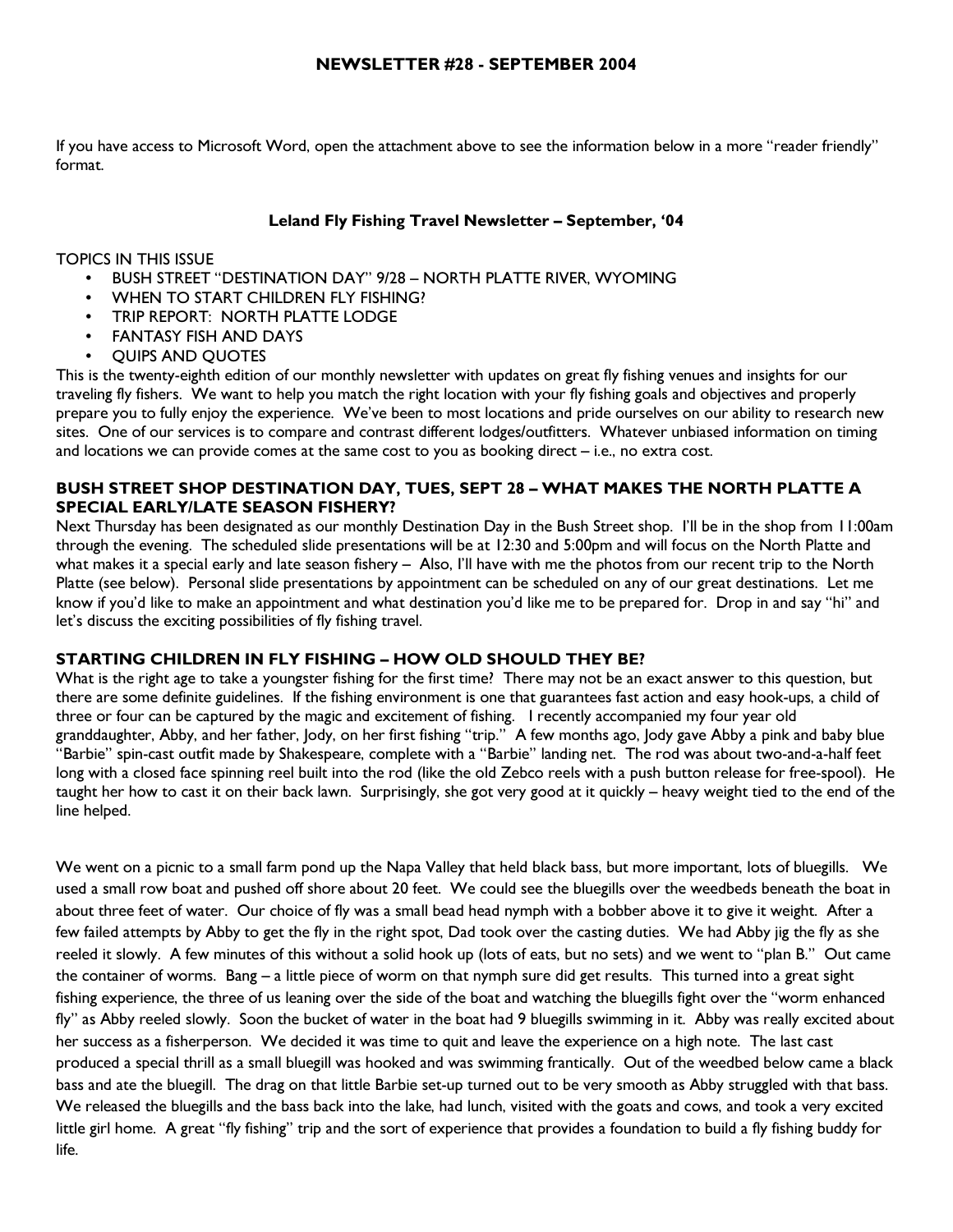# NORTH PLATTE LODGE – A TRIP REPORT

Regular readers of our newsletter have read reports from many clients in the past few years who've had very enjoyable early season trips in late March and early April to the North Platte Lodge in Wyoming. I recently took a trip with Bob Noyes, John Gallo, Bob Friend, Barney Osher and friends to NPL to check it out.

What I found confirmed the reports I had been hearing for three years:

A large average size fish of about 15 inches with several in the 18 to 20 inch range.

Good numbers of healthy, football shaped feisty rainbows (one 26.5 inch brown was released the day after we left).

A comfortable lodge hosting only 8 anglers, making it a great location for a small group of friends or family.

Great guides who really know the water and can work with newcomers to fly fishing.

The lodge owns the lease rights to over 25 miles of river meaning that only their guides can anchor or beach their boats and wade fish. No one else, by Wyoming law, can even drop anchor or set foot out of their drift boat in that section of river. This keeps the crowds down.

A reasonable package that includes flies and leaders (see below).

August/September downside: the weed beds are prominent in the river after a summer's growth and you are constantly cleaning your fly. However, there is some dry fly action in the fall. During his last two days, Bob Noyes hooked three fish on size #22 trico spinners that went 20 inches, an interesting 20-20 combination.

If you want to "scratch your itch" as the spring begins in '05, here are the early season time frames with openings:

3/17 - 21 (3 day fish)

3/21 - 26 (Easter Special \$200 discount - 4 day fish)

3/28 - 4/1 (3 day fish)

4/1 - 6 (4 day fish)

4/10 - 14 (3 day fish)

Prices - 3 day fishing, 1125

4 day fishing, 1500 - Easter Special, 1300

#### "FANTASY STUFF" FOR THIS ISSUE

While fly fishing is pursued for many reasons, having a "fly fishing fantasy" experience is something we all chase. Once in a while it actually happens and this column is devoted to sharing those special moments/days.

Rex Titus, as reported by his fishing companion Rich Hosley, was fishing the Williamson River in Oregon with guide Marlon Rampy. The day had been slow as the day's end neared. Several fish had been hooked, but they either pulled loose or broke the 5x tippet, and no fish had been released. In the last hole, something big grabbed Rex's #8 black leech. Twenty minutes later, a monster wild rainbow of 14.5#, fresh out of Klamath Lake, was weighed and released.